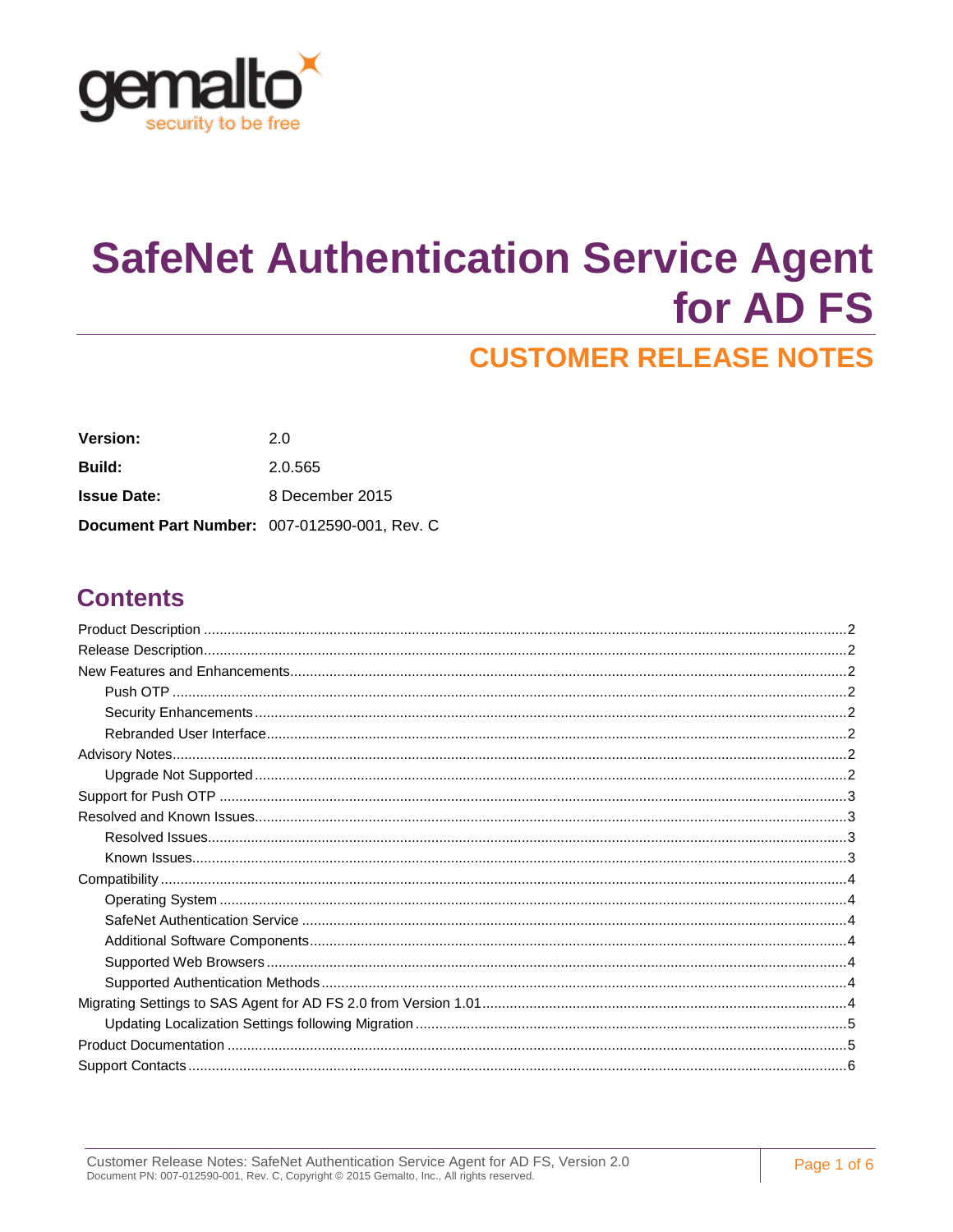# <span id="page-1-0"></span>**Product Description**

Active Directory Federation Services (AD FS) supports a federated identity management solution extending distributed identification, authentication, and authorization services to Web-based applications across organization and platform boundaries.

Multi-factor authentication has traditionally meant using a smart card or other second factor with AD-based authentication, such as Integrated Windows Authentication. This type of MFA can impose client-side requirements, such as smart card drivers, USB ports, or other client hardware or software that cannot always be expected with BYOD client devices. AD FS introduces a pluggable MFA concept focused on integration with AD FS policy.

## <span id="page-1-1"></span>**Release Description**

SAS Agent for AD FS 2.0 introduces new features, adds some security enhancements, and fixes customerreported defects.

## <span id="page-1-2"></span>**New Features and Enhancements**

### <span id="page-1-3"></span>**Push OTP**

SAS Agent for AD FS supports Push OTP. With Push OTP technology, when accessing a protected resource, a push notification is sent to a software token on the user's mobile device. The user approves the request with a single tap of a button.



**NOTE:** Push OTP requires the following:

- SAS Cloud 3.5 or later.
- MobilePASS+

### <span id="page-1-4"></span>**Security Enhancements**

Several security issues have been resolved, including hardening of the directory permissions level.

### <span id="page-1-5"></span>**Rebranded User Interface**

The user interface has been updated to conform to Gemalto branding.

# <span id="page-1-6"></span>**Advisory Notes**

### <span id="page-1-7"></span>**Upgrade Not Supported**

Upgrade to SAS Agent for AD FS 2.0 from previous versions is not supported. However, you can migrate settings from the previous version, 1.01.

For details, see ["Migrating Settings to SAS Agent for AD FS 2.0 from Version 1.01"](#page-3-6) on page [4.](#page-3-6)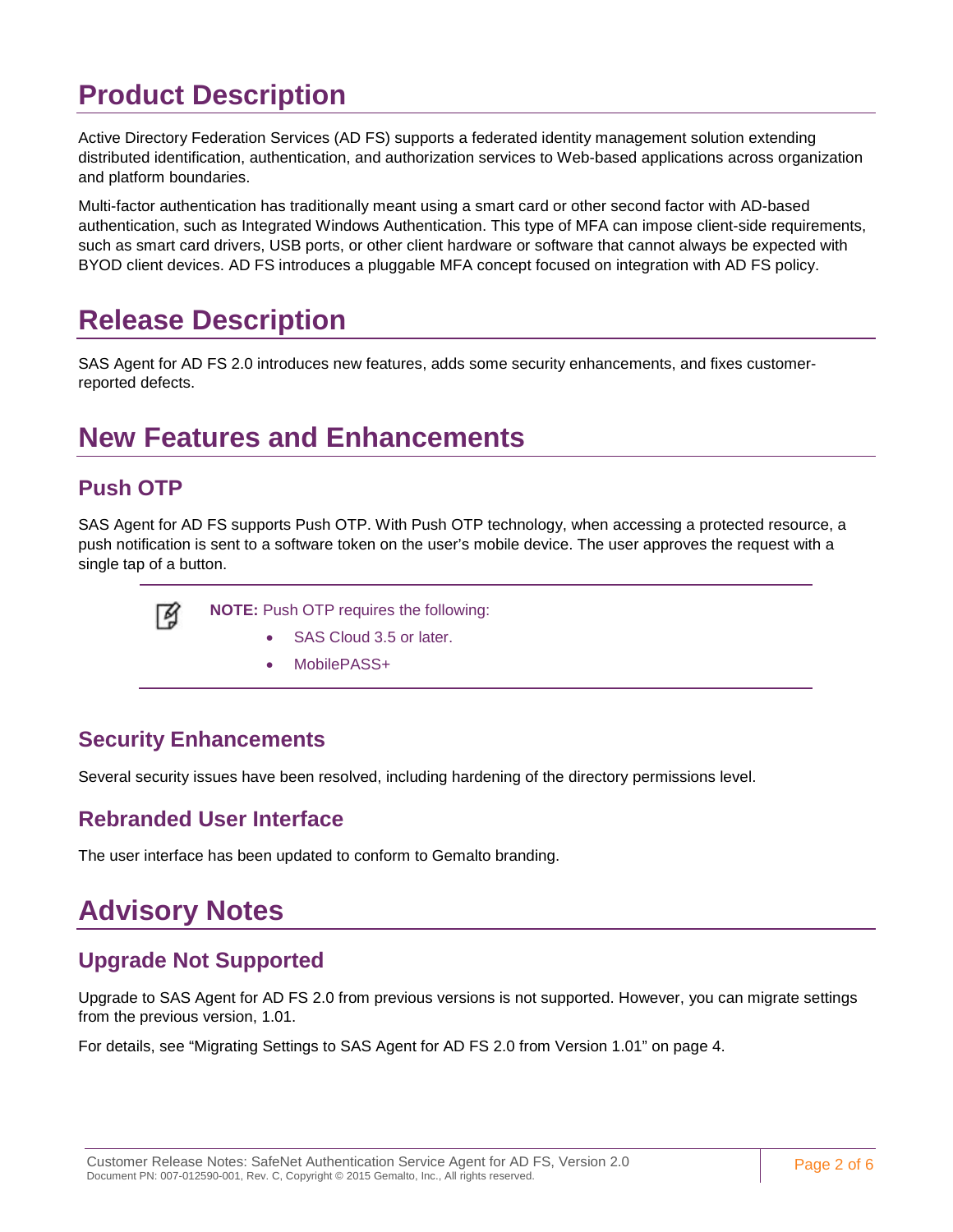

**NOTE:** Upgrade from existing installations is blocked. Attempting to upgrade from an existing installation will cause an error message indicating that uninstall is required.

# <span id="page-2-0"></span>**Support for Push OTP**

SAS Agent for AD FS will support the Push OTP function with MobilePASS+ (SafeNet's new generation mobile authenticator) when SAS Cloud version 3.5 and later versions become available.



**NOTE:** Push OTP is not currently supported for SAS PCE/SPE.

### <span id="page-2-1"></span>**Resolved and Known Issues**

#### <span id="page-2-2"></span>**Resolved Issues**

| <b>Issue</b> | <b>Synopsis</b>                                                                                                                                                                              |
|--------------|----------------------------------------------------------------------------------------------------------------------------------------------------------------------------------------------|
| SASIL-2025   | On first authentication on the AD FS 3.0 server, the Gemalto logo is now<br>displayed correctly.                                                                                             |
| SASIL-1709   | Instructions for the use of AD FS server farms across primary and secondary<br>servers are now documented in the SAS Agent for AD FS Configuration Guide<br>(available with the GA release). |
| SASIL-301    | After making changes to the SAS Agent for AD FS localization settings, the<br>reference numbers in error messages are no longer duplicated.                                                  |

#### <span id="page-2-3"></span>**Known Issues**

| <b>Issue</b>      | <b>Synopsis</b>                                                                                              |
|-------------------|--------------------------------------------------------------------------------------------------------------|
| <b>SASIL-2102</b> | <b>Summary:</b> When running Repair from Windows Control Panel, an error occurs.<br><b>Workaround: None.</b> |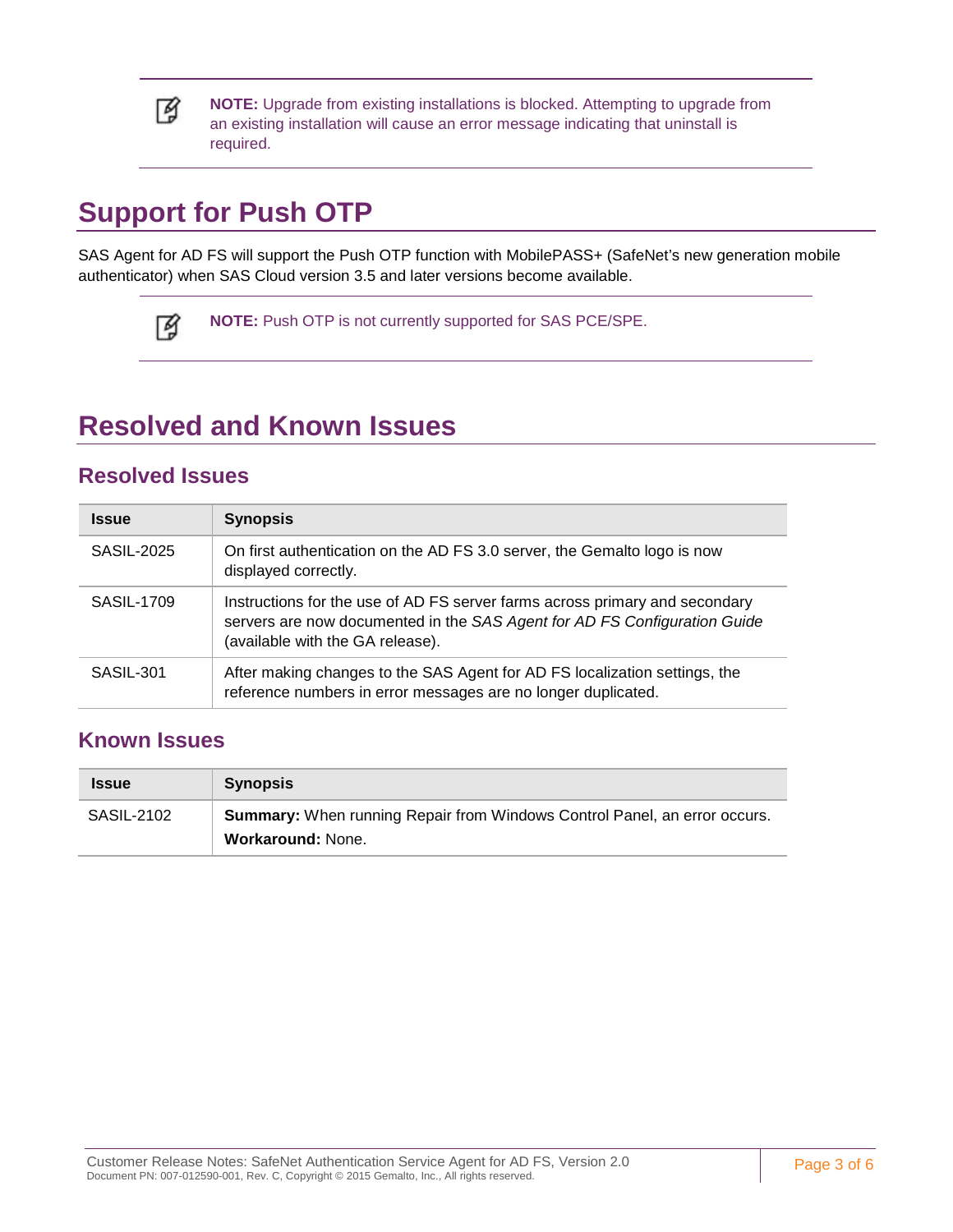# <span id="page-3-0"></span>**Compatibility**

### <span id="page-3-1"></span>**Operating System**

• Windows Server 2012 R2

#### <span id="page-3-2"></span>**SafeNet Authentication Service**

- SafeNet Authentication Service PCE/SPE 3.3.2 and later
- SafeNet Authentication Service Cloud Edition

### <span id="page-3-3"></span>**Additional Software Components**

- Microsoft .Net Framework 4.5
- Microsoft PowerShell v3.0

#### <span id="page-3-4"></span>**Supported Web Browsers**

- Internet Explorer 8, 9, 10, 11
- Microsoft Edge (not supported on mobile devices)
- Firefox 3 and later
- Chrome
- Safari

### <span id="page-3-5"></span>**Supported Authentication Methods**

All tokens and authentication methods supported by SafeNet Authentication Service.

### <span id="page-3-6"></span>**Migrating Settings to SAS Agent for AD FS 2.0 from Version 1.01**

Use the following procedure to save and migrate settings from the previous version

#### **To migrate settings to SAS Agent for AD FS 2.0 from Version 1.01:**

- 1. In the SAS Agent for AD FS 1.01 installation folder (**C:\Program Files\SafeNet\SAS\SafeNetMFA\ini**), copy the **SAFENET-MFA.ini** file and save it for later use.
- 2. Uninstall SAS Agent for AD FS 1.01.
- 3. Delete all remaining installation folders (**C:\Program Files\SafeNet\SAS\SafeNetMFA).**
- 4. Install SAS Agent for AD FS 2.0.
- 5. Replace the **SAFENET-MFA.ini** file in the SAS Agent for AS FS 2.0 installation folder (**C:\Program Files\SafeNet\SAS\SafeNetMFA\ini**) with the file saved from the previous version.
- 6. Enable SAS Agent for AD FS in the SAS Management Console.



**NOTE:** Upgrade to SAS Agent for AD FS 2.0 is not supported.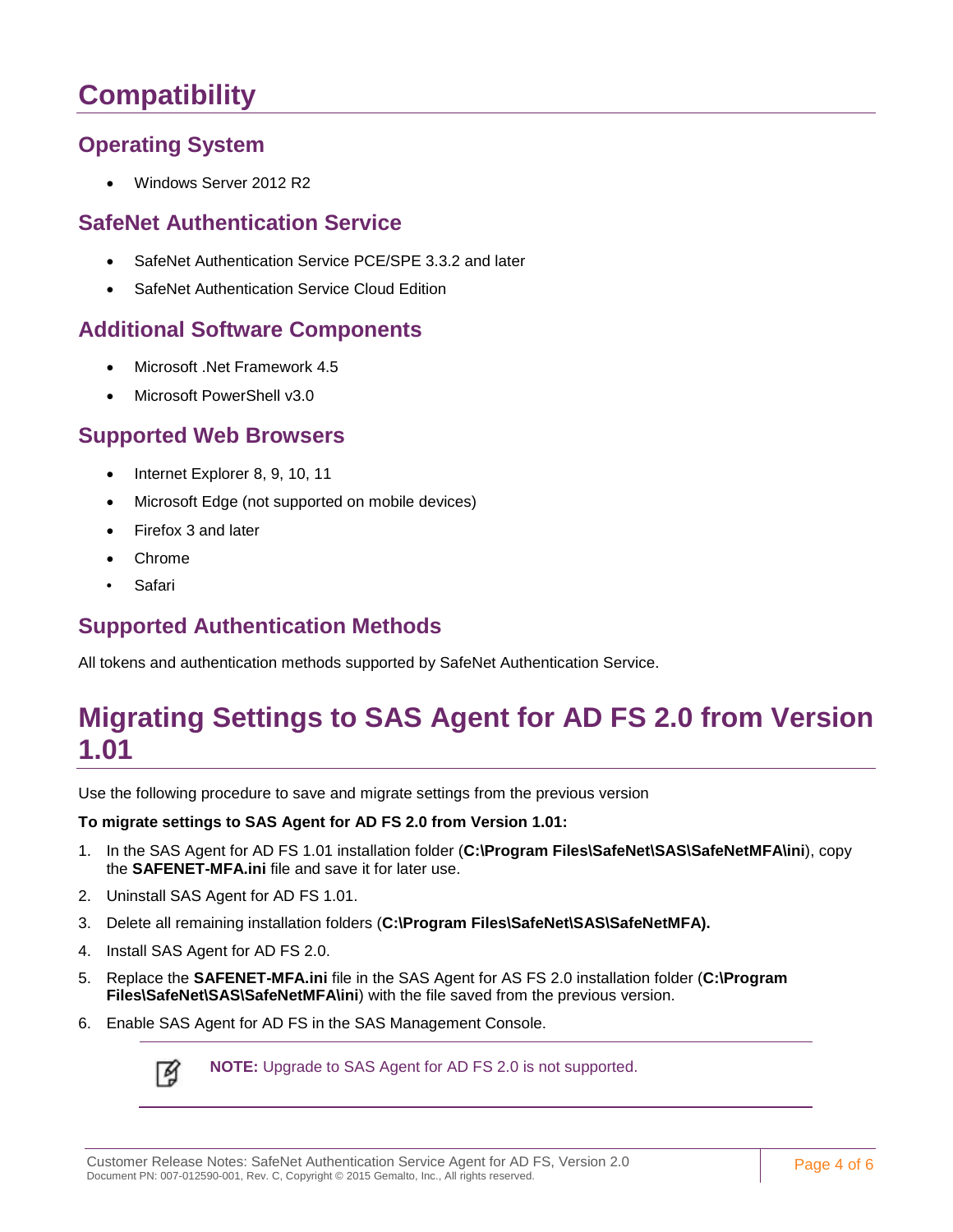### <span id="page-4-0"></span>**Updating Localization Settings following Migration**

After replacing the SAFENET-MFA.ini file in the SAS Agent for AS FS 2.0 installation folder with the file saved from version1.01, and enabling SAS Agent for AD FS in SAS, new messages related to the Push OTP function are added to the .ini file. However, these messages will be in English-USA, the default language. For localized languages, the phrases must be translated.

The affected messages include messages 2021 to 2029:

2021=Your request timed out. Please try again. 2022=Error when creating autosend message, Please contact administrator. 2023=Authentication process was canceled. 2024=Passcode was not autosent. Please try again or enter passcode. 2025=Auto push has failed, Authentication ID not found, Please contact administrator. 2026=Auto push has failed, Authentication ID conflicted, Please contact administrator. 2027=Auto push has failed, unknown error. 2028=Authentication failed. 2029=Authentication request was cancelled. Please try again

To translate the messages, open the SAFENET-MFA.ini file in a text editor and enter the required text.

# <span id="page-4-1"></span>**Product Documentation**

The following product documentation is associated with the SAS Agent for AD FS 2.0:

- SafeNet Authentication Service Agent for AD FS Configuration Guide
- SafeNet Authentication Service Agent for AD FS Frequently Asked Questions

We have attempted to make these documents complete, accurate, and useful, but we cannot guarantee them to be perfect. When we discover errors or omissions, or they are brought to our attention, we endeavor to correct them in succeeding releases of the product.